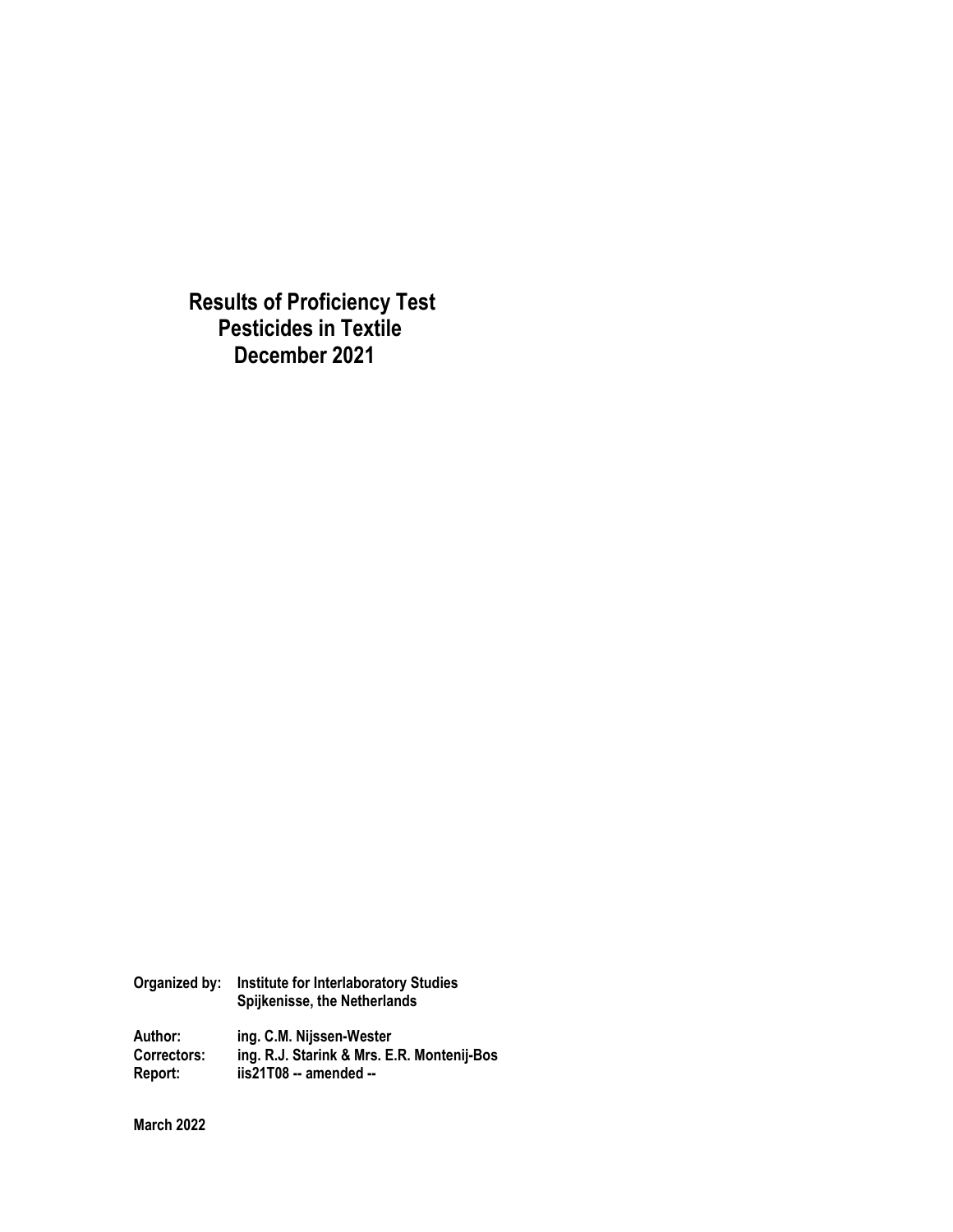#### AMENDMENT

This amended report replaces the original report iis21T08 of March 2022.

It was discovered that there was an error in the analytical details table in appendix 3. The column headings did not correspond with the details of the column and the column with extraction temperatures was missing. This has been corrected.

The following page in this report has been amended:

- Appendix 1: page 15 (page 14 in the original report)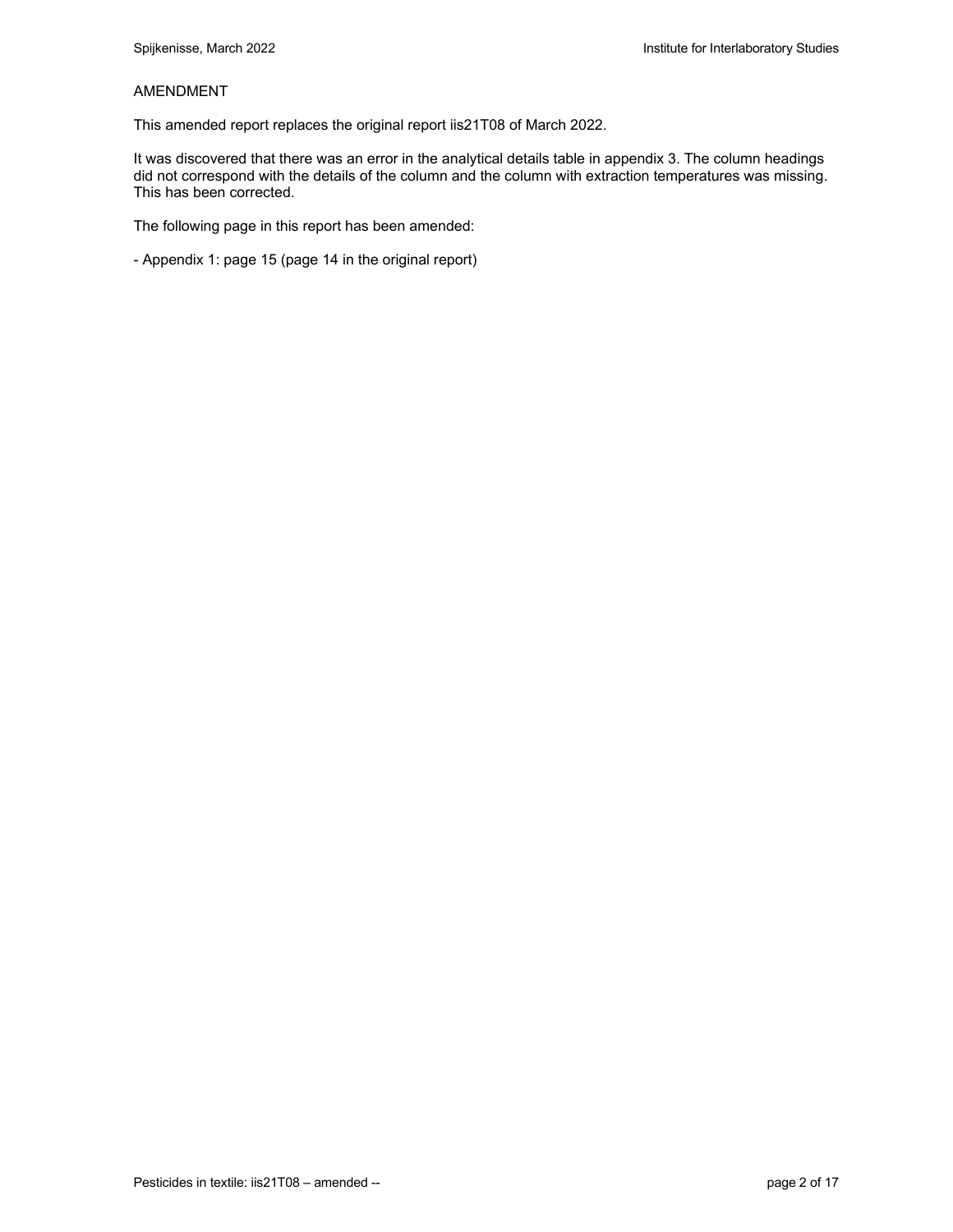# **CONTENTS**

| 1              |                                                                          |  |
|----------------|--------------------------------------------------------------------------|--|
| $\overline{2}$ |                                                                          |  |
| 2.1            |                                                                          |  |
| 2.2            |                                                                          |  |
| 2.3            |                                                                          |  |
| 2.4            |                                                                          |  |
| 2.5            |                                                                          |  |
| 3              |                                                                          |  |
| 3.1            |                                                                          |  |
| 3.2            |                                                                          |  |
| 3.3            |                                                                          |  |
| 4              |                                                                          |  |
| 4.1            |                                                                          |  |
| 4.2            |                                                                          |  |
| 4.3            | COMPARISON OF THE PROFICIENCY TEST OF DECEMBER 2021 WITH PREVIOUS PTS  9 |  |
| 4.4            |                                                                          |  |
| 5              |                                                                          |  |
| 6              |                                                                          |  |

#### Appendices: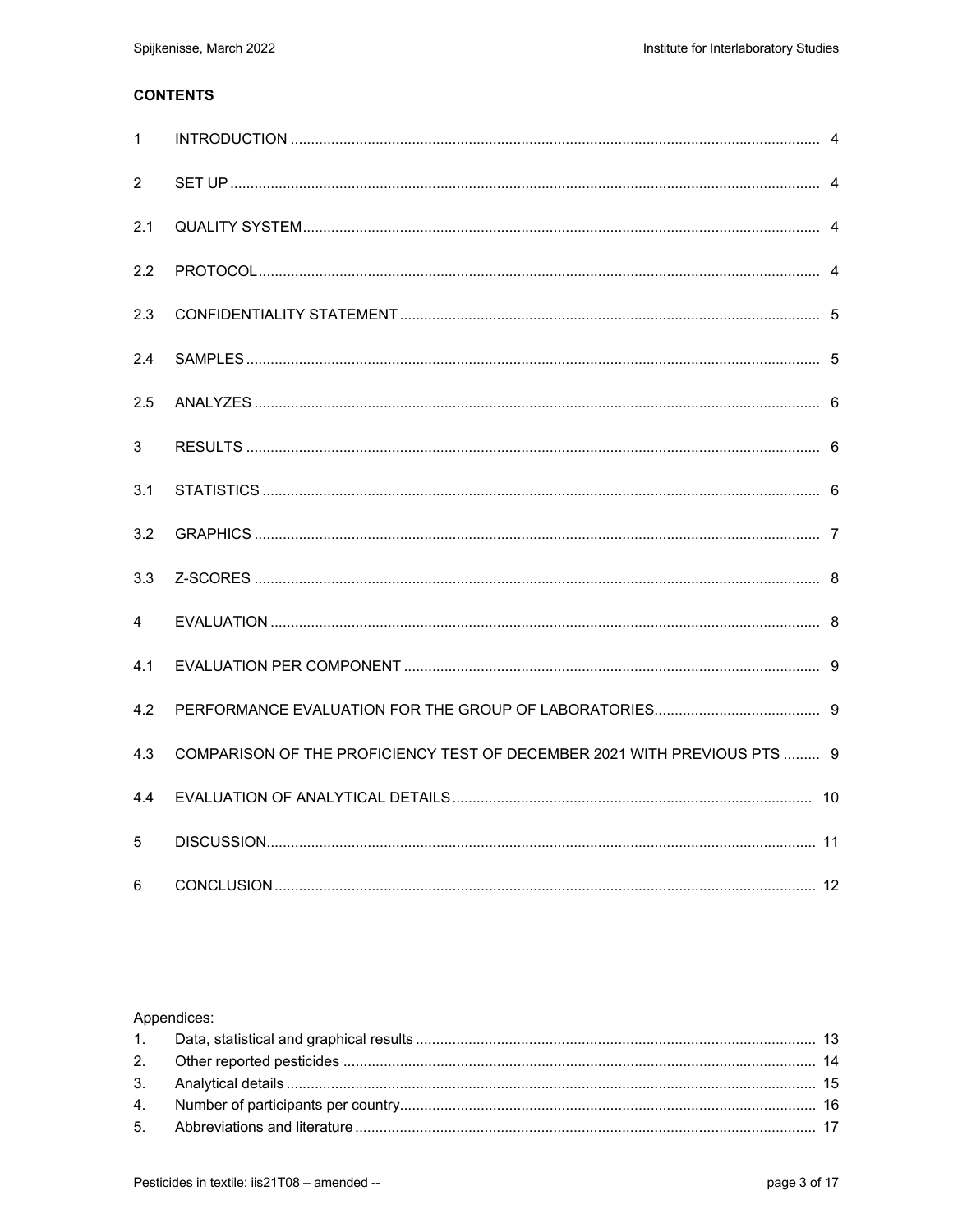#### **1 INTRODUCTION**

Many countries have adopted environmental standards and requirements restricting the use of harmful chemicals in the production of textiles and clothing. Laws and regulations impose some of these standards and requirements. In addition to mandatory environmental standards and requirements for textile, there are some Ecolabelling schemes imposing environmental requirements for textile products on a voluntary basis. Well known organizations are for instance: Bluesign® (Switzerland), which has created a Bluesign® restricted substances list (RSL) and Oeko-Tex Standard 100 (Switzerland).

Since 2004 the Institute for Interlaboratory Studies (iis) organizes a proficiency scheme for the determination of Pesticides in Textile once every one or two years. During the annual proficiency testing program of 2021/2022 it was decided to continue the proficiency test for the determination of Pesticides in Textile.

In this interlaboratory study 13 laboratories in 9 different countries registered for participation. See appendix 4 for the number of participants per country. In this report the results of the Pesticides in Textile proficiency test are presented and discussed. This report is also electronically available through the iis website www.iisnl.com.

#### **2 SET UP**

The Institute for Interlaboratory Studies (iis) in Spijkenisse, the Netherlands was the organizer of the proficiency test (PT). Sample analyzes for fit-for-use and homogeneity testing were subcontracted to an ISO/IEC17025 accredited laboratory. It was decided to send one textile sample of approximately 3 grams positive on pesticides

and labelled #21796. The participants were requested to report rounded and unrounded test results. The unrounded test results were preferably used for statistical evaluation.

# **2.1 QUALITY SYSTEM**

The Institute for Interlaboratory Studies in Spijkenisse, the Netherlands, has implemented a quality system based on ISO/IEC17043:2010. This ensures strict adherence to protocols for sample preparation and statistical evaluation and 100% confidentiality of participant's data. Feedback from the participants on the reported data is encouraged and customer's satisfaction is measured on regular basis by sending out questionnaires.

# **2.2 PROTOCOL**

The protocol followed in the organization of this proficiency test was the one as described for proficiency testing in the report 'iis Interlaboratory Studies: Protocol for the Organisation, Statistics and Evaluation' of June 2018 (iis-protocol, version 3.5). This protocol is electronically available through the iis website www.iisnl.com, from the FAQ page.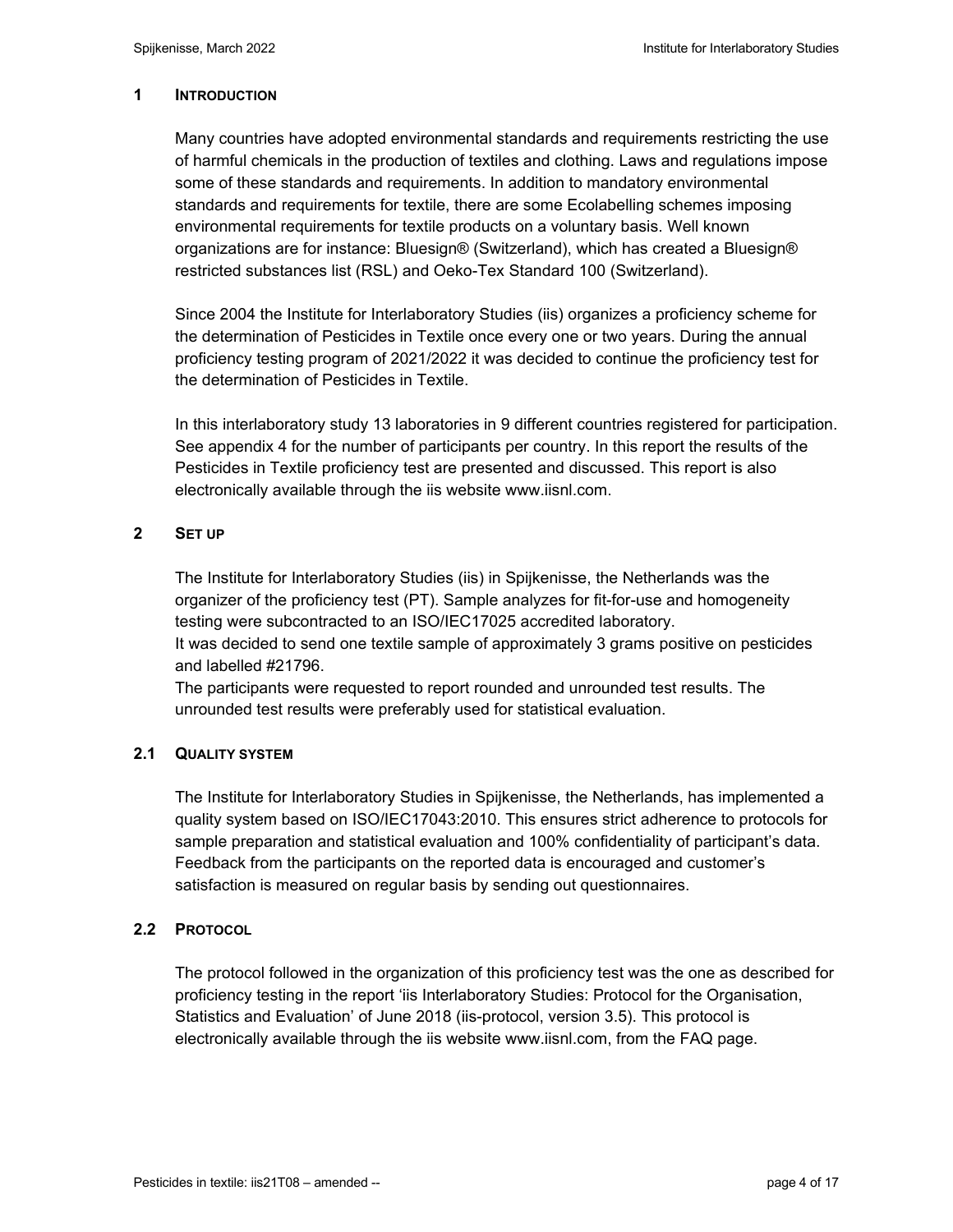# **2.3 CONFIDENTIALITY STATEMENT**

All data presented in this report must be regarded as confidential and for use by the participating companies only. Disclosure of the information in this report is only allowed by means of the entire report. Use of the contents of this report for third parties is only allowed by written permission of the Institute for Interlaboratory Studies. Disclosure of the identity of one or more of the participating companies will be done only after receipt of a written agreement of the companies involved.

# **2.4 SAMPLES**

A batch of pink cotton which was made positive on Dichlorprop (from the Chlorophenoxy Acid group) was selected. This material was cut into small pieces. After homogenization 50 subsamples of approximately 3 grams each were prepared and labelled #21796. The homogeneity of the subsamples was checked by the determination of Dichlorprop using an in-house test method (with Methanol in ultrasonic bath) on 8 stratified randomly selected subsamples.

|                 | Dichlorprop<br>in mg/kg |
|-----------------|-------------------------|
| sample #21796-1 | 1.956                   |
| sample #21796-2 | 1.936                   |
| sample #21796-3 | 1.891                   |
| sample #21796-4 | 1.906                   |
| sample #21796-5 | 1.883                   |
| sample #21796-6 | 1.927                   |
| sample #21796-7 | 1.777                   |
| sample #21796-8 | 1.693                   |

Table 1: homogeneity test results of subsamples #21796

From the above test results the repeatability was calculated and compared with 0.3 times the estimated reproducibility calculated with the Horwitz equation and in agreement with the procedure of ISO13528, Annex B2 in the next table.

|                                   | Dichlorprop<br>in mg/kg |
|-----------------------------------|-------------------------|
| r (observed)                      | 0.252                   |
| reference method                  | Horwitz                 |
| $0.3 \times R$ (reference method) | 0.229                   |

Table 2: evaluation of the repeatability of subsamples #21796

The calculated repeatability is in agreement with 0.3 times the estimated target reproducibility. Therefore, homogeneity of the subsamples was assumed.

To each of the participating laboratories one textile sample labelled #21796 was sent on November 17, 2021.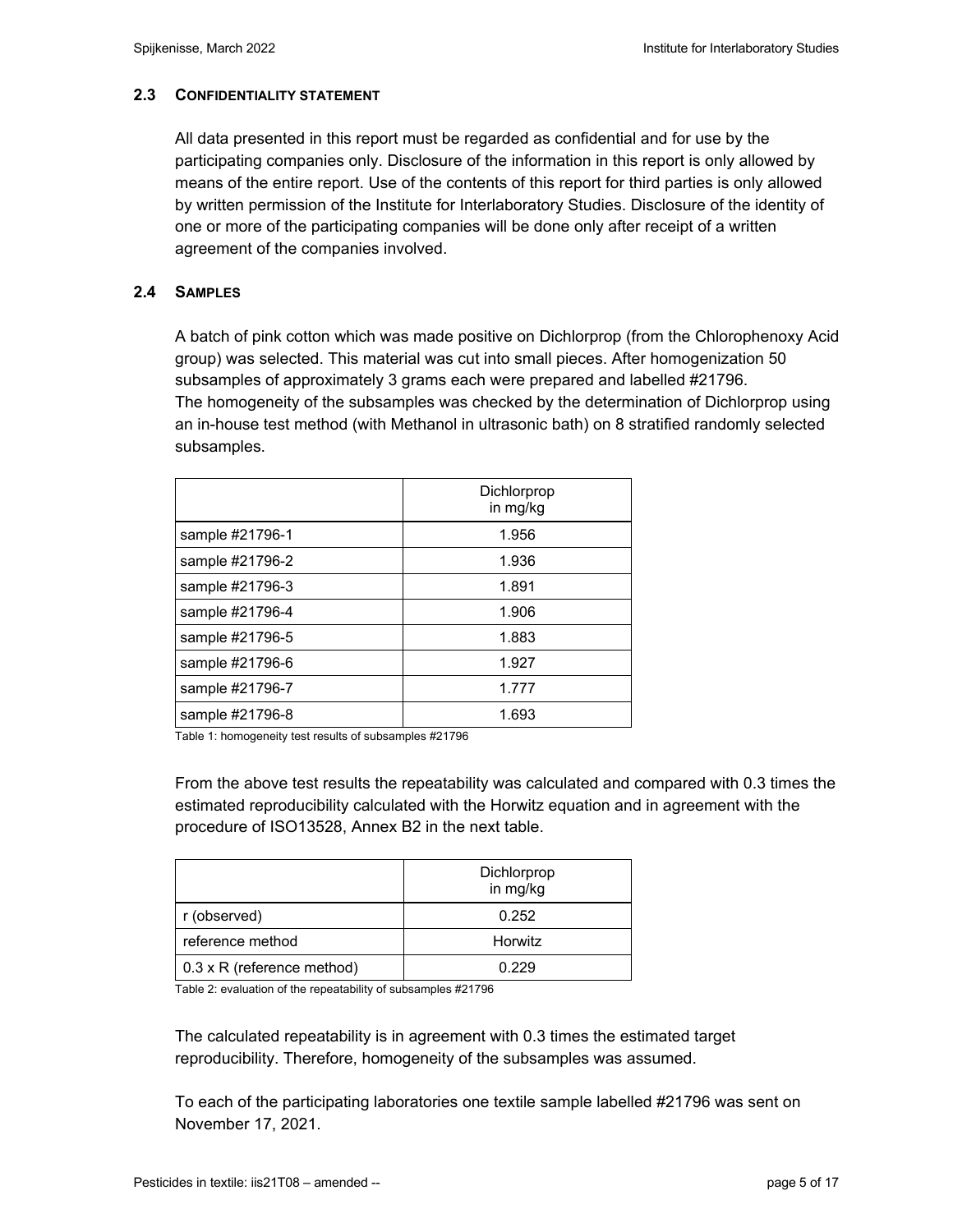# **2.5 ANALYZES**

The participants were requested to determine the concentrations of a limited number of prescribed pesticides (Chlorophenoxy Acids for #21796), applying the analytical procedure that is routinely used in the laboratory. It was also requested to report if the laboratory was accredited to determine the requested components and to report some analytical details of the test method used.

It was explicitly requested to treat the sample as if it was routine samples and to report the test results using the indicated units on the report form and not to round the results, but to report as much significant figures as possible. It was also requested not to report 'less than' results, which are above the detection limit, because such test results cannot be used for meaningful statistical evaluations.

To get comparable test results a detailed report form and a letter of instructions are prepared. On the report form the reporting units are given as well as the reference test methods (when applicable) that will be used during the evaluation. The detailed report form and the letter of instructions are both made available on the data entry portal www.kpmd.co.uk/sgs-iis-cts/. The participating laboratories are also requested to confirm the sample receipt on this data entry portal. The letter of instructions can also be downloaded from the iis website www.iisnl.com.

# **3 RESULTS**

During five weeks after sample dispatch, the test results of the individual laboratories were gathered via the data entry portal www.kpmd.co.uk/sgs-iis-cts/. The reported test results are tabulated per determination in the appendices 1 and 2 of this report. The laboratories are presented by their code numbers.

Directly after the deadline, a reminder was sent to those laboratories that had not reported test results at that moment. Shortly after the deadline, the available test results were screened for suspect data. A test result was called suspect in case the Huber Elimination Rule (a robust outlier test) found it to be an outlier. The laboratories that produced these suspect data were asked to check the reported test results (no reanalysis). Additional or corrected test results are used for the data analysis and the original results are placed under 'Remarks' in the result tables in appendices 1 and 2. Test results that came in after the deadline were not taken into account in this screening for suspect data and thus these participants were not requested for checks.

# **3.1 STATISTICS**

The protocol followed in the organization of this proficiency test was the one as described for proficiency testing in the report 'iis Interlaboratory Studies, Protocol for the Organisation, Statistics and Evaluation' of June 2018 (iis-protocol, version 3.5).

For the statistical evaluation, the *unrounded* (when available) figures were used instead of the rounded test results. Test results reported as '<..." or '>..." were not used in the statistical evaluation.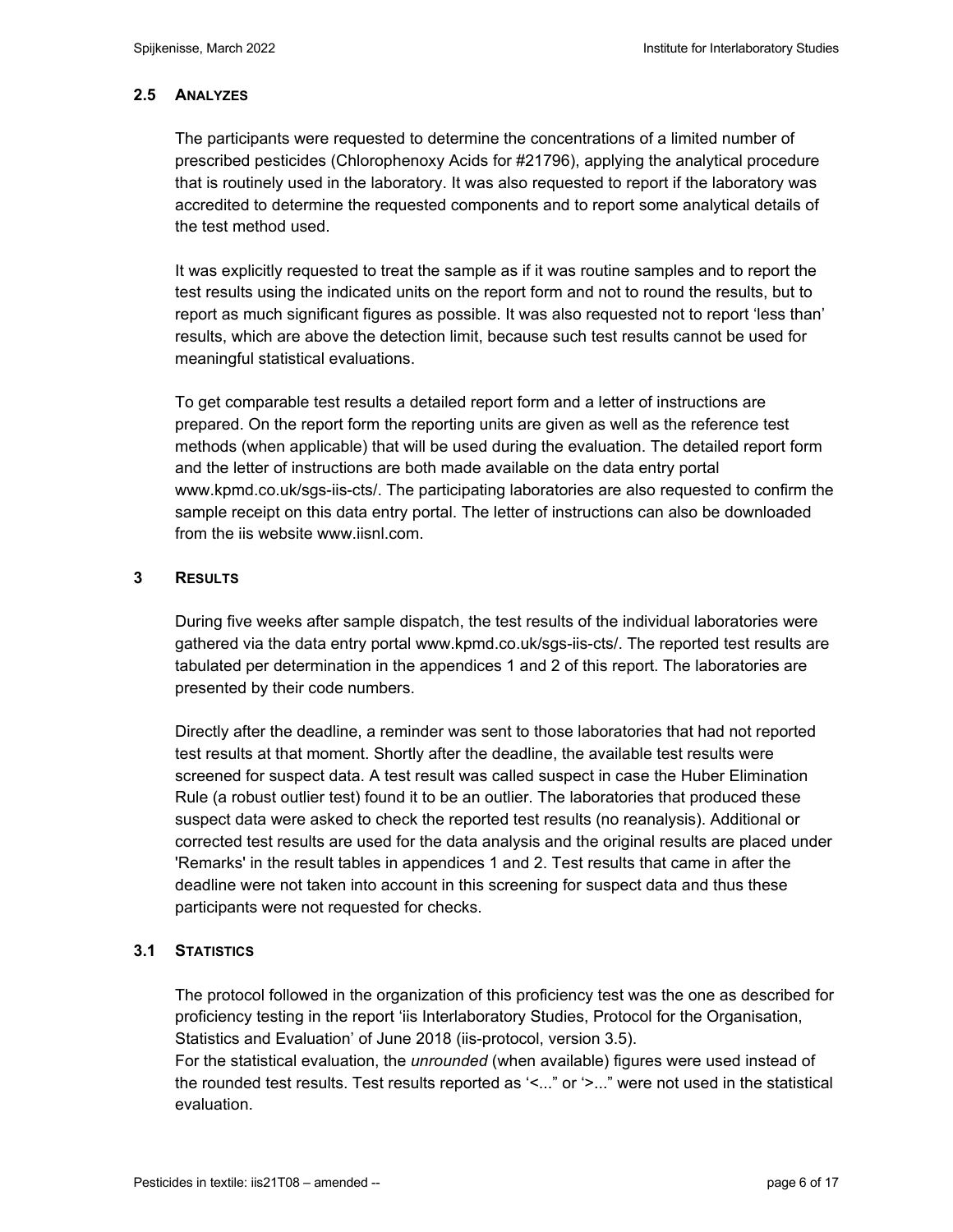First, the normality of the distribution of the various data sets per determination was checked by means of the Lilliefors-test, a variant of the Kolmogorov-Smirnov test and by the calculation of skewness and kurtosis. Evaluation of the three normality indicators in combination with the visual evaluation of the graphic Kernel density plot, lead to judgement of the normality being either 'unknown', 'OK', 'suspect' or 'not OK'. After removal of outliers, this check was repeated. If a data set does not have a normal distribution, the (results of the) statistical evaluation should be used with due care.

The assigned value is determined by consensus based on the test results of the group of participants after rejection of the statistical outliers and/or suspect data.

According to ISO13528 all (original received or corrected) results per determination were submitted to outlier tests. In the iis procedure for proficiency tests, outliers are detected prior to calculation of the mean, standard deviation and reproducibility. For small data sets, Dixon (up to 20 test results) or Grubbs (up to 40 test results) outlier tests can be used. For larger data sets (above 20 test results) Rosner's outlier test can be used. Outliers are marked by  $D(0.01)$  for the Dixon's test, by  $G(0.01)$  or  $DG(0.01)$  for the Grubbs' test and by  $R(0.01)$  for the Rosner's test. Stragglers are marked by D(0.05) for the Dixon's test, by G(0.05) or DG(0.05) for the Grubbs' test and by R(0.05) for the Rosner's test. Both outliers and stragglers were not included in the calculations of averages and standard deviations.

For each assigned value, the uncertainty was determined in accordance with ISO13528. Subsequently the calculated uncertainty was evaluated against the respective requirement based on the target reproducibility in accordance with ISO13528. In this PT, for one or more of the analytes the criterion of ISO13528, paragraph 9.2.1 was not met, therefore, the uncertainty of the assigned value for these analytes is not negligible and will be used to calculate z'-scores (see paragraph 3.3).

Finally, the reproducibilities were calculated from the standard deviations by multiplying them with a factor of 2.8.

# **3.2 GRAPHICS**

In order to visualize the data against the reproducibilities from literature, Gauss plots were made, using the sorted data for one determination (see appendix 1). On the Y-axis the reported test results are plotted. The corresponding laboratory numbers are on the X-axis. The straight horizontal line presents the consensus value (a trimmed mean). The four striped lines, parallel to the consensus value line, are the +3s, +2s, -2s and -3s target reproducibility limits of the selected reference test method. Outliers and other data, which were excluded from the calculations, are represented as a cross. Accepted data are represented as a triangle.

Furthermore, Kernel Density Graphs were made. This is a method for producing a smooth density approximation to a set of data that avoids some problems associated with histograms. Also, a normal Gauss curve (dotted line) was projected over the Kernel Density Graph (smooth line) for reference. The Gauss curve is calculated from the consensus value and the corresponding standard deviation.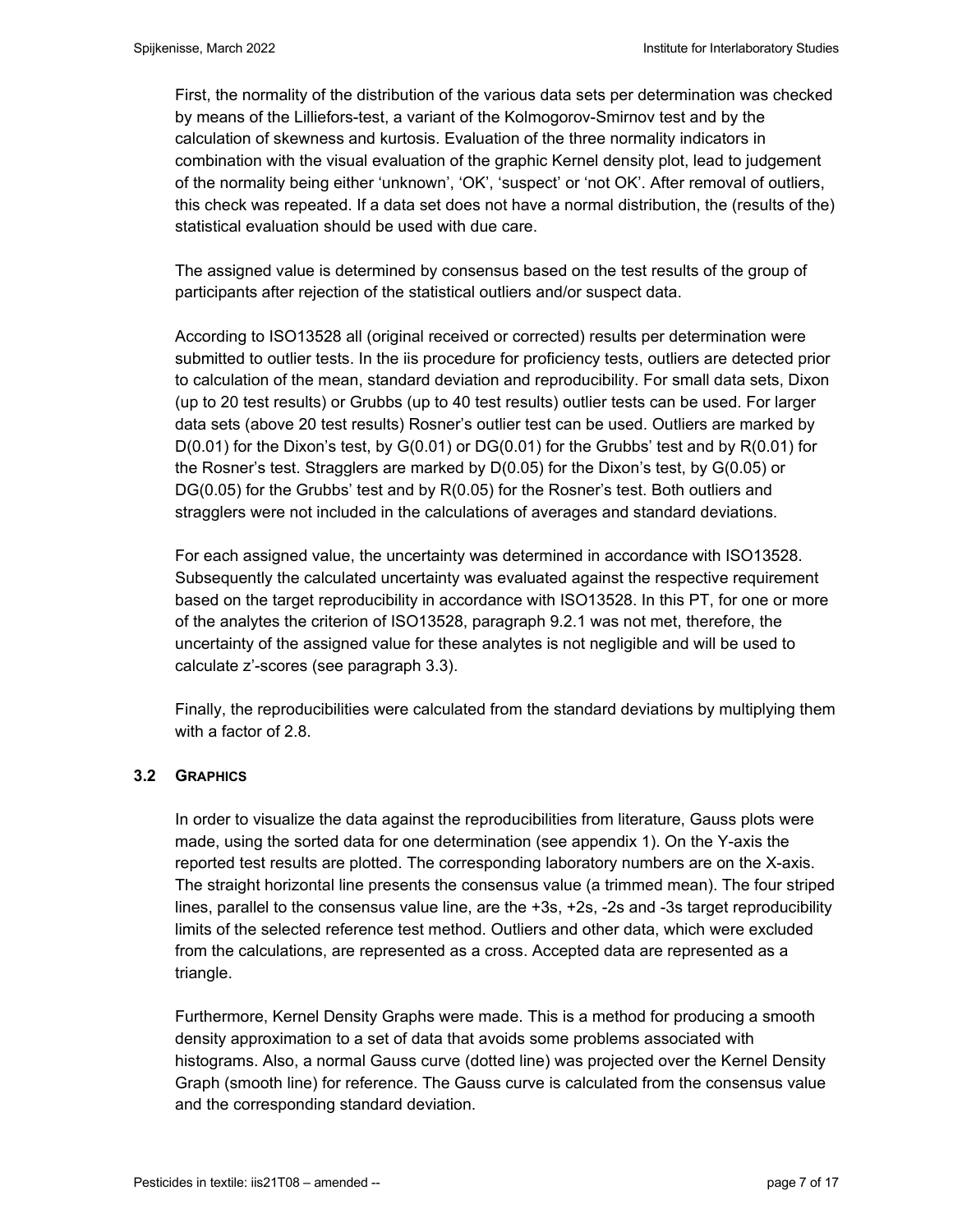# **3.3 Z-SCORES**

To evaluate the performance of the participating laboratories the z-scores were calculated. As it was decided to evaluate the performance of the participants in this proficiency test (PT) against the literature requirements, the z-scores were calculated using a target standard deviation. This results in an evaluation independent of the variation of this interlaboratory study.

The target standard deviation was calculated from the literature reproducibility by division with 2.8. In case no literature reproducibility was available, other target values were used, like Horwitz or an estimated reproducibility based on former iis proficiency tests.

The standard uncertainly  $(u_x)$  was calculated from the (target) standard deviation in accordance with ISO13528, paragraph 5.6:

 $u_x = 1.25 * (st. dev (n)) / \sqrt{n}$ 

In ISO13528 is stated that if  $u_x \ge 0.3$  \* standard deviation for proficiency testing, the uncertainty of the assigned value is not negligible and needs to be included in the interpretation of the results of the proficiency test. Therefore, in this PT report, z'-scores were calculated instead of the usual z-scores. The z'(target)-scores were calculated in accordance with ISO13528 paragraph 9.5:

z'(target) = (test result – mean of PT) /  $\sqrt{(}$ (target standard deviation)<sup>2</sup> + ( $u_x$ )<sup>2</sup>)

The z'(target) scores are listed in the result tables in appendix 1.

Absolute values for z<2 are very common and absolute values for z>3 are very rare. Therefore, the usual interpretation of z-scores is as follows:

|        | $ z  < 1$ good             |
|--------|----------------------------|
|        | $1 <  z  < 2$ satisfactory |
|        | $2 <  z  < 3$ questionable |
| 3 <  z | unsatisfactory             |

# **4 EVALUATION**

During the execution of this proficiency test no serious problems occurred with the dispatch of the samples. One participant reported test results after the final reporting date and two participants did not report any test results.

In total 11 laboratories reported 11 numerical test results. Observed was 1 outlying result, which is 9.1% of the numerical results. In proficiency studies, outlier percentages of 3% - 7.5% are quite normal.

All original data sets proved to have a normal Gaussian distribution.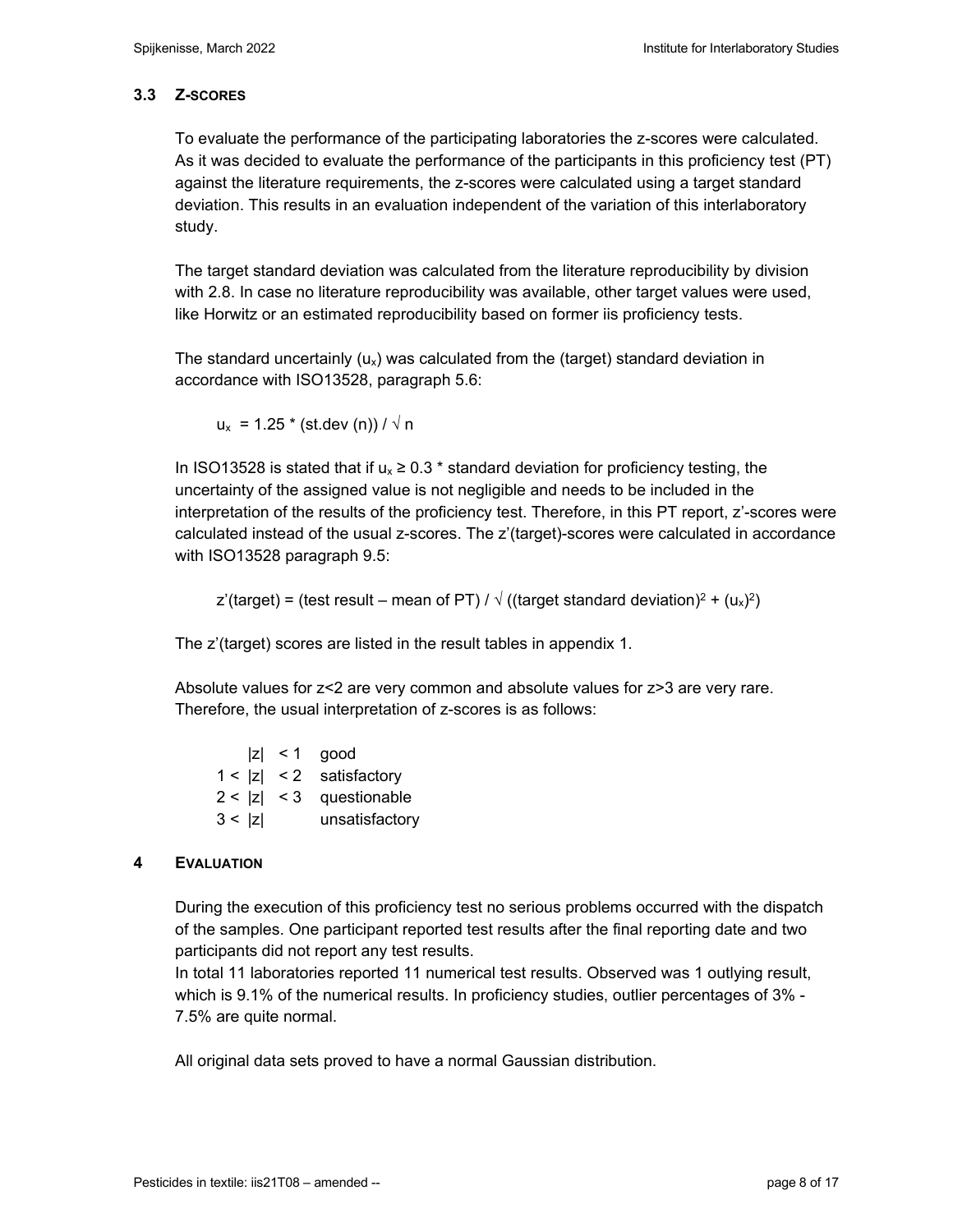# **4.1 EVALUATION PER COMPONENT**

In this section the reported test results are discussed per component. The test methods which were used by the various laboratories were taken into account for explaining the observed differences when possible and applicable. These test methods are also in the table together with the original data in appendix 1. The abbreviations, used in these tables, are explained in appendix 5.

Unfortunately, a suitable reference test method, providing the precision data, is not available for all determinations. For these tests the calculated reproducibility was compared against the estimated reproducibility calculated with the Horwitz equation.

Dichlorprop: The determination may be problematic at the level of 20 mg/kg. One statistical outlier was observed. The calculated reproducibility after rejection of the statistical outlier is not in agreement with the estimated reproducibility calculated with the Horwitz equation combined with the uncertainty as explained in paragraph 3.3.

# **4.2 PERFORMANCE EVALUATION FOR THE GROUP OF LABORATORIES**

A comparison has been made between the reproducibility as declared by the reference test method and the reproducibility as found for the group of participating laboratories. The number of significant test results, the average, the calculated reproducibility (2.8 \* standard deviation) and the target reproducibility estimated using the Horwitz equation are presented in the next table.

| Component   | unit  | n<br>. .  | average | $2.8 * sd$ | R(target) |
|-------------|-------|-----------|---------|------------|-----------|
| Dichlorprop | mg/kg | AC<br>, v | 19.8    | a r<br>ວ.ບ | 6.7       |

Table 3: reproducibility of pesticides in sample #21796

Without further statistical calculations it can be concluded that for the observed pesticides the group of participants may have difficulties with the determination.

# **4.3 COMPARISON OF THE PROFICIENCY TEST OF DECEMBER 2021 WITH PREVIOUS PTS**

|                                    | December<br>2021 | December<br>2020 | December<br>2018 | December<br>2016 | November<br>2014 |
|------------------------------------|------------------|------------------|------------------|------------------|------------------|
| Number of reporting laboratories   | 11               | 14               | 14               | 13               | 21               |
| Number of test results             | 11               | 25               | 81               | 109              | 53               |
| Number of statistical outliers     |                  |                  | 15               | 5                |                  |
| Percentage of statistical outliers | 9.1%             | 16%              | 19%              | 4.6%             | 5.7%             |

Table 4: comparison with previous proficiency tests

In proficiency tests, outlier percentages of 3% - 7.5% are quite normal.

The performance of the determinations of the proficiency test was compared, expressed as relative standard deviation (RSD) or uncertainty of the PTs, see below table.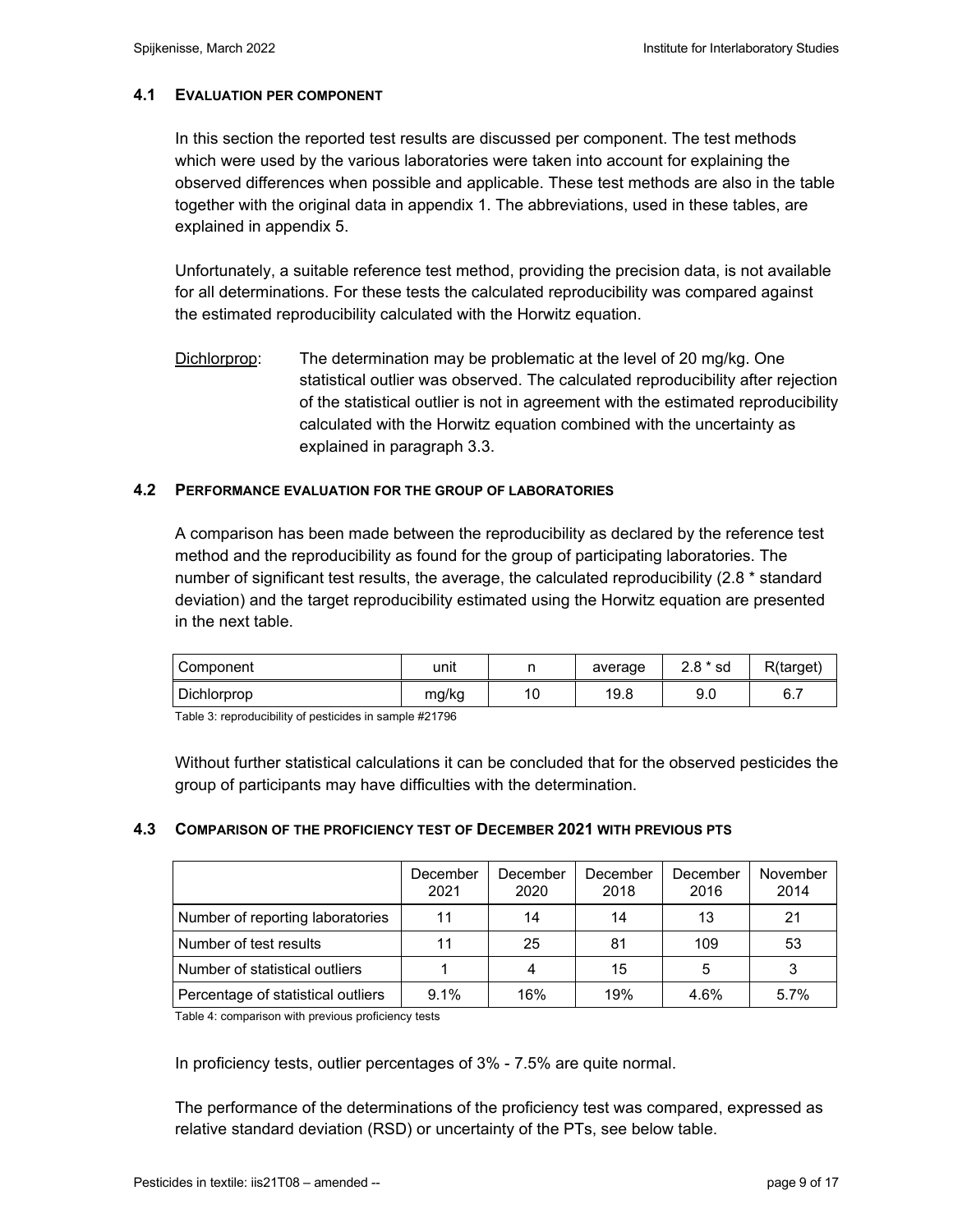|                                | December<br>2021 | December<br>2020 | December<br>2018 | December<br>2016 | 2008<br>$-2014$ |
|--------------------------------|------------------|------------------|------------------|------------------|-----------------|
| Carbaryl                       | --               | --               |                  | 39%              | 52%             |
| Cyhalothrin-lambda             |                  |                  |                  |                  | $35 - 45%$      |
| Cypermethrin $(=\Sigma)$       | --               | --               |                  |                  | 15 - 28%        |
| $2,4-D$                        | --               | 16%              | --               |                  |                 |
| $4,4'$ -DDD                    | --               | --               | --               |                  | 29-38%          |
| Dichlorprop                    | 16%              | --               |                  |                  |                 |
| <b>Deltamethrin</b>            | --               | 33%              |                  |                  | 12 - 31%        |
| Dimethoate                     | --               | --               |                  |                  | 35-54%          |
| $\alpha$ / $\beta$ -Endosulfan | --               | --               | 18 - 34%         | $27 - 47%$       | 15 - 33%        |
| Esfenvalerate                  | --               | --               |                  |                  | $22 - 42%$      |
| Fenvalerate                    | --               | --               |                  |                  | 11 - 37%        |
| Methoxychlor                   | --               | --               | --               |                  | 14 - 35%        |
| Monocrotophos                  | --               | --               |                  |                  | 38%             |
| Parathion                      | --               | --               | --               | 61%              | 73%             |
| Quinalphos                     |                  | --               | 35 - 38%         | $32 - 52%$       | 24 - 39%        |

Table 5: comparison of uncertainties in iis proficiency tests on pesticides in textile

The precision that was found for Dichlorprop is in the range of the precision found for other pesticides over the years. It was the first time that Dichlorprop was present. The relative low number of participating laboratories may (partly) explain for the relatively large variations.

# **4.4 EVALUATION OF ANALYTICAL DETAILS**

For this PT some analysis details were requested and listed in appendix 3. From the answers given the following can be summarized:

- Seven of the eleven reporting laboratories mentioned to be accredited for the determination of Dichlorprop according to ISO/IEC17025.
- Seven participants used 1 gram as sample intake. Four other participants used 0.5 gram.
- Seven laboratories used Ultrasonic for extraction and the other laboratories used either a Soxhlet or an accelerated solvent extraction (ASE) or mechanical shaking. The extractions were done at different temperatures and for different lengths of time, although six out of seven laboratories with ultrasonic as extraction technique used 60 minutes at 50°C with Methanol as extraction solvent.

As the majority of the group follow the same analytical procedures no separate statistical analysis has been performed except for the extraction method. Depending on the group of pesticides it may or may not be of influence. For this pesticide the extraction method appears to have an effect, see paragraph 5 Discussion.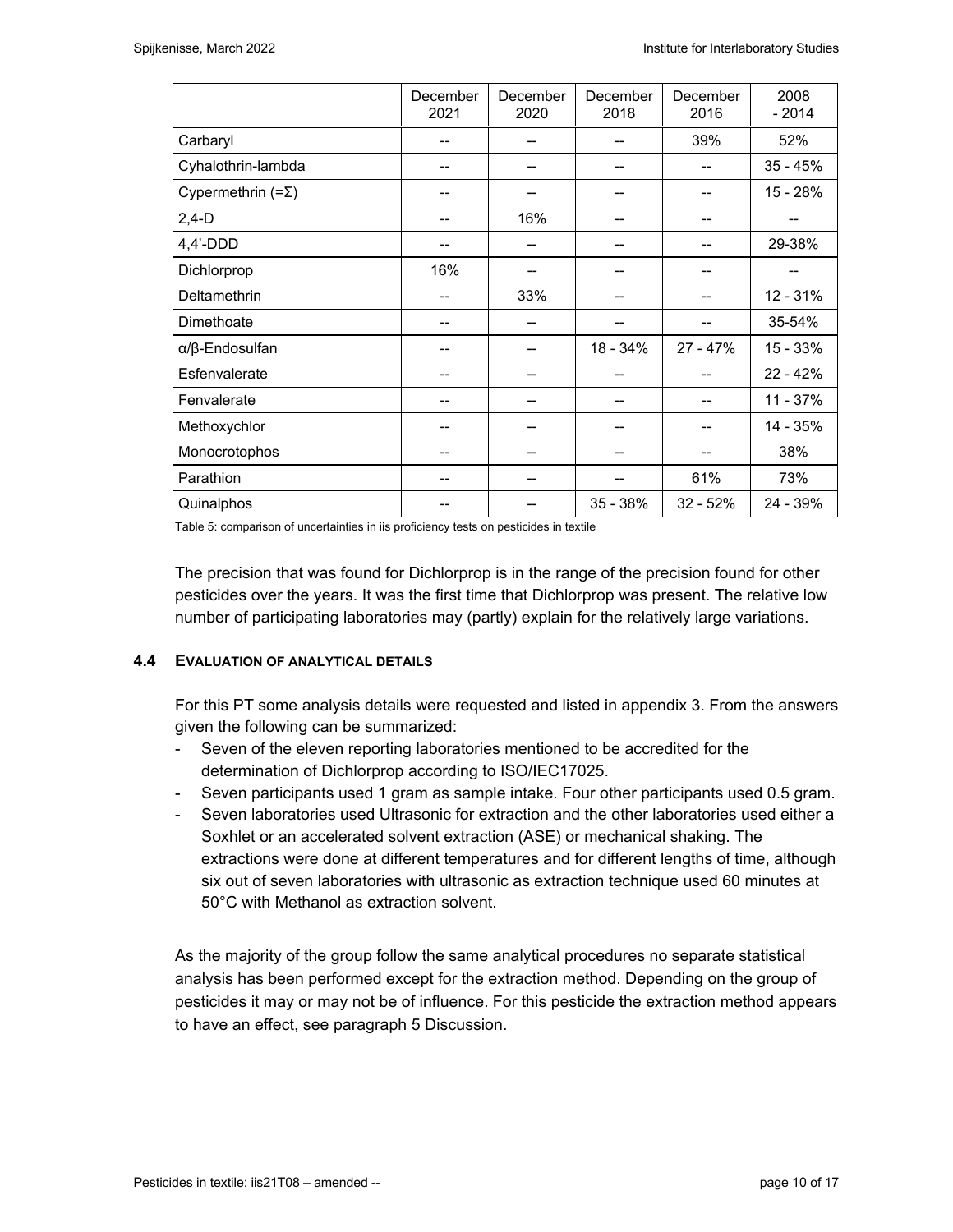#### **5 DISCUSSION**

Most participants used an in-house method. Therefore, some test method details were requested in this PT. When the laboratories that use Ultrasonic extraction are evaluated separately the RSD of the group decreases from 16% to 11%. It is expected that since there are many different types of pesticides the method of extraction may be more or less of influence depending on the pesticide.

When the results of this interlaboratory study were compared to the standard 100 by OEKO-TEX® (see table 6) and Bluesign® Restricted Substances List (RSL) – Consumer Safety Limits (see table 7) it could be noticed that all laboratories would have rejected the sample.

| Standard 100 by OEKO-TEX®                                        | Baby | Direct skin<br>contact | With no direct<br>skin contact | Decoration<br>material |
|------------------------------------------------------------------|------|------------------------|--------------------------------|------------------------|
| pesticides, total mg/kg                                          | 0.5  | 1.0                    | 1.0                            |                        |
| $T \cup \land \land T \cup \land T \cap \lor \land \quad \vdots$ |      |                        |                                |                        |

Table 6: OEKO-TEX® standard 100

| Bluesign® RSL           | Baby | Direct skin<br>contact | Occasional<br>skin contact | With no direct<br>skin contact |
|-------------------------|------|------------------------|----------------------------|--------------------------------|
| pesticides, total mg/kg | 0.5  | 0.5                    | 0.5                        | 0.5                            |

Table 7: Bluesign® Restricted Substances List (RSL)

Furthermore, the Ecolabelling Standards and Requirements for Textiles in EU only allow 0.5 mg/kg of total pesticides in raw cotton.

In this PT the average of the homogeneity test results are not in line with the average (consensus value) from the PT results. There are several reasons for this. First, the goal of the homogeneity testing is very different from the goal of the evaluation of the reported PT results. In order to prove the homogeneity of the PT samples, a test method is selected with a high precision (smallest variation). The accuracy (trueness) of the test method is less relevant.

Secondly, the homogeneity testing is done by one laboratory only. The test results of this (ISO/IEC 17025 accredited) laboratory will have a bias (systematic deviation) depending on the test method used. The desire to detect small variations between the PT samples leads to the use of a sensitive test method with high precision, which may be a test method with significant bias.

Also each test result reported by the laboratories that participate in the PT will have a bias. However, some will have a positive bias and others a negative bias. These different biases compensate each other in the PT average (consensus value). Therefore, the PT consensus value may deviate from the average of the homogeneity test. At the same time the accuracy of the PT consensus value is more reliable than the accuracy of the average of the results of the homogeneity test.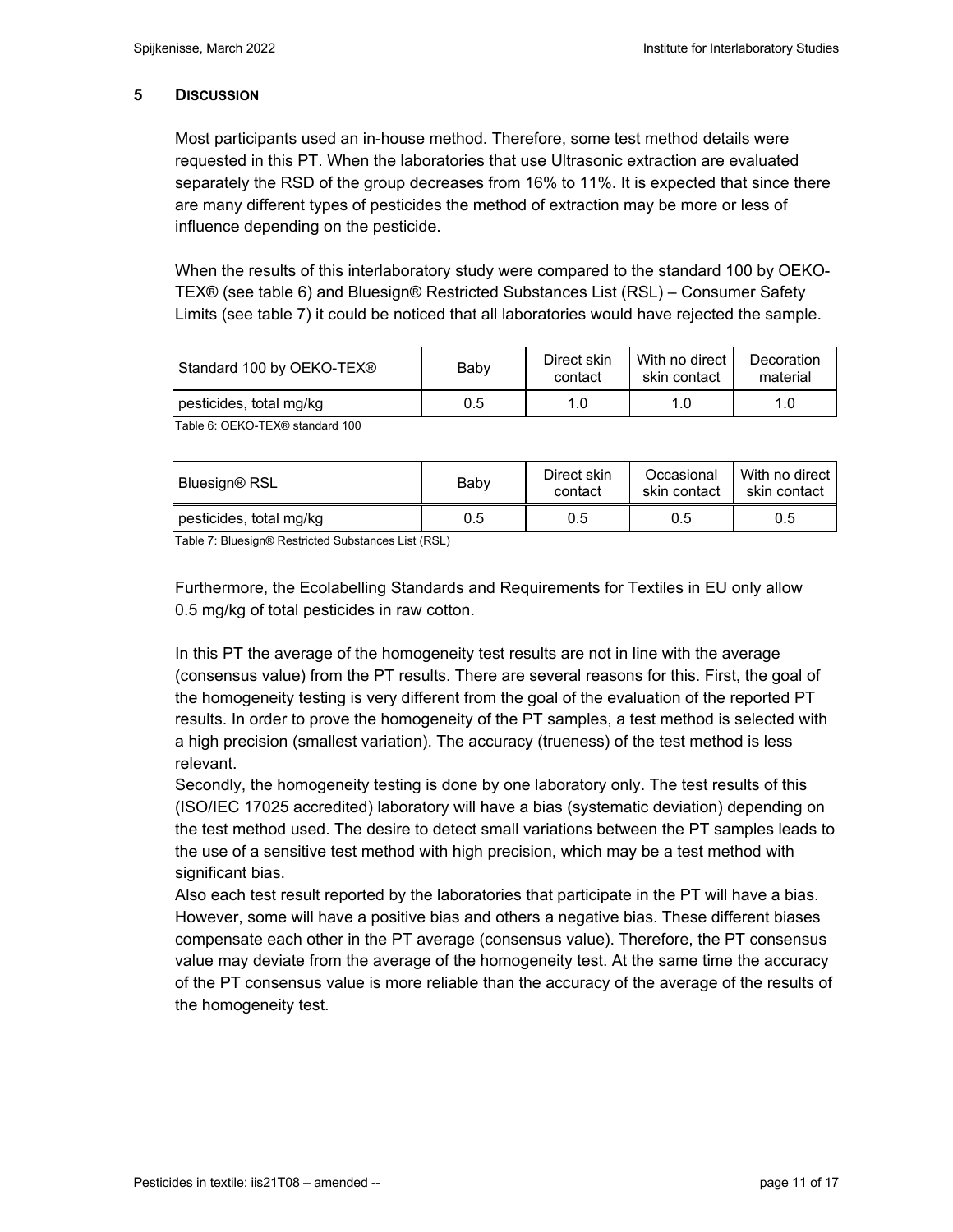# **6 CONCLUSION**

Finally, each laboratory has to evaluate its performance in this study and make decisions about necessary corrective actions. Therefore, participation on a regular basis in this scheme could be helpful to improve the performance and thus improve of the quality of the analytical results.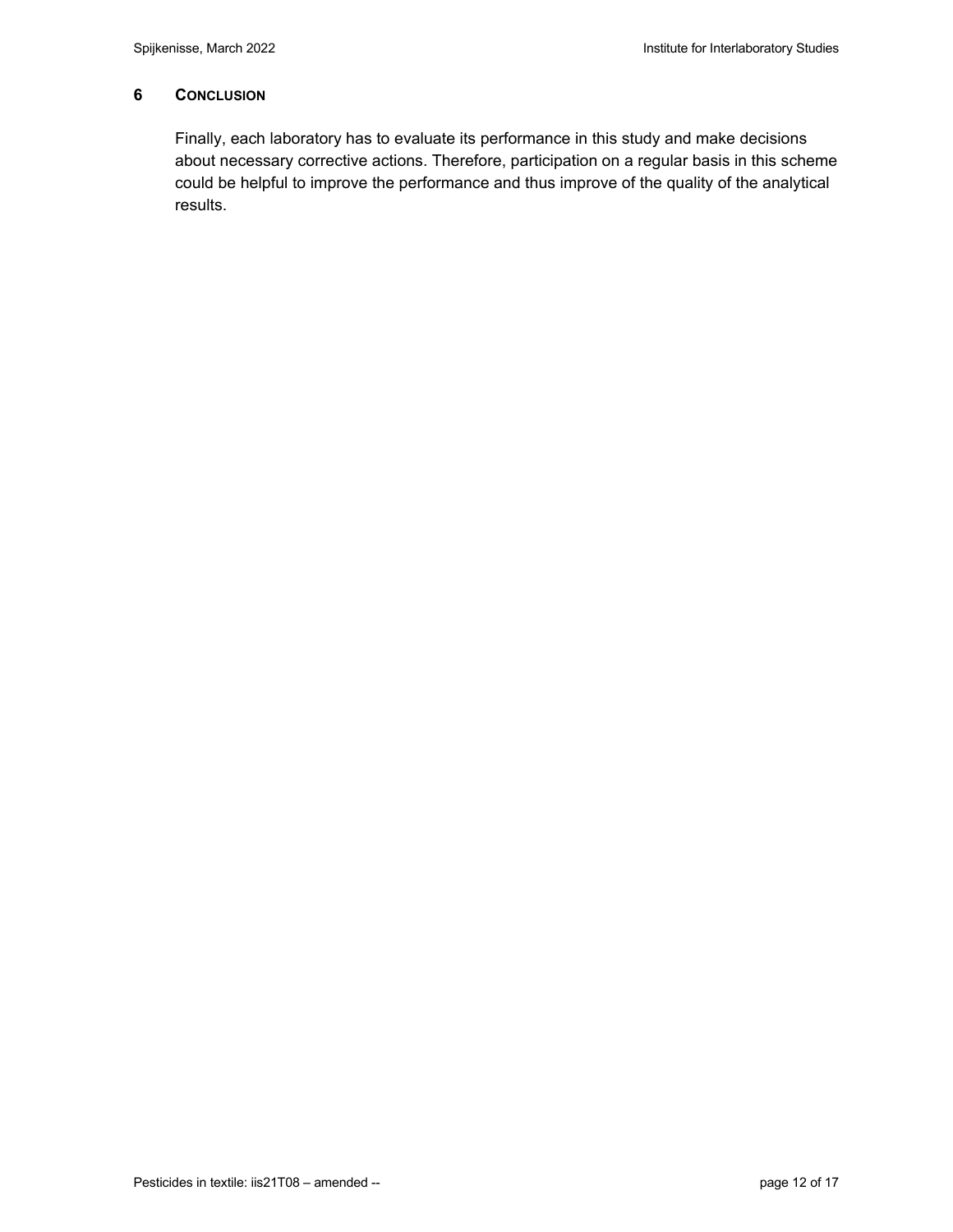Determination of Dichlorprop (CAS No. 120-36-5), on sample #21796; results in mg/kg

| lab  | method             | value  | mark        | z'(targ) | remarks                     |
|------|--------------------|--------|-------------|----------|-----------------------------|
| 339  | In house           | 20.8   |             | 0.41     |                             |
| 840  | In house           | 23.2   |             | 1.41     |                             |
| 2115 | In house           | 13.51  |             | $-2.64$  |                             |
| 2310 | In house           | 15.7   | C           | $-1.72$  | first reported: 26.9        |
| 2358 | In house           | 21.3   |             | 0.62     |                             |
| 2363 | In house           | 20.4   |             | 0.24     |                             |
| 2365 | In house           | 19.71  |             | $-0.04$  |                             |
| 2386 |                    |        |             |          |                             |
| 2390 | <b>EPA</b>         | 19.942 |             | 0.05     |                             |
| 2590 |                    |        |             |          |                             |
| 2897 | In house           | 41.2   | C, G(0.01)  | 8.94     | first reported: 28.42       |
| 3146 | DIN38407F14Mod.    | 19.16  |             | $-0.27$  |                             |
| 3176 | In house           | 24.45  | C           | 1.94     | first reported: 2.88        |
|      |                    |        |             |          |                             |
|      |                    |        |             |          | Ultrasonic extraction only: |
|      | normality          | OK     |             |          | not OK                      |
|      | n                  | 10     |             |          |                             |
|      | outliers           |        |             |          | $0 (+4ex)$                  |
|      | mean $(n)$         | 19.817 |             |          | 19.916                      |
|      | st. dev. (n)       | 3.2249 | $RSD = 16%$ |          | 2.2849<br>$RSD = 11%$       |
|      | R(calc.)           | 9.030  |             |          | 6.398                       |
|      | st.dev.(Horwitz ') | 2.3909 |             |          | 2.3003                      |
|      | R(Horwitz ')       | 6.695  |             |          | 6.644                       |



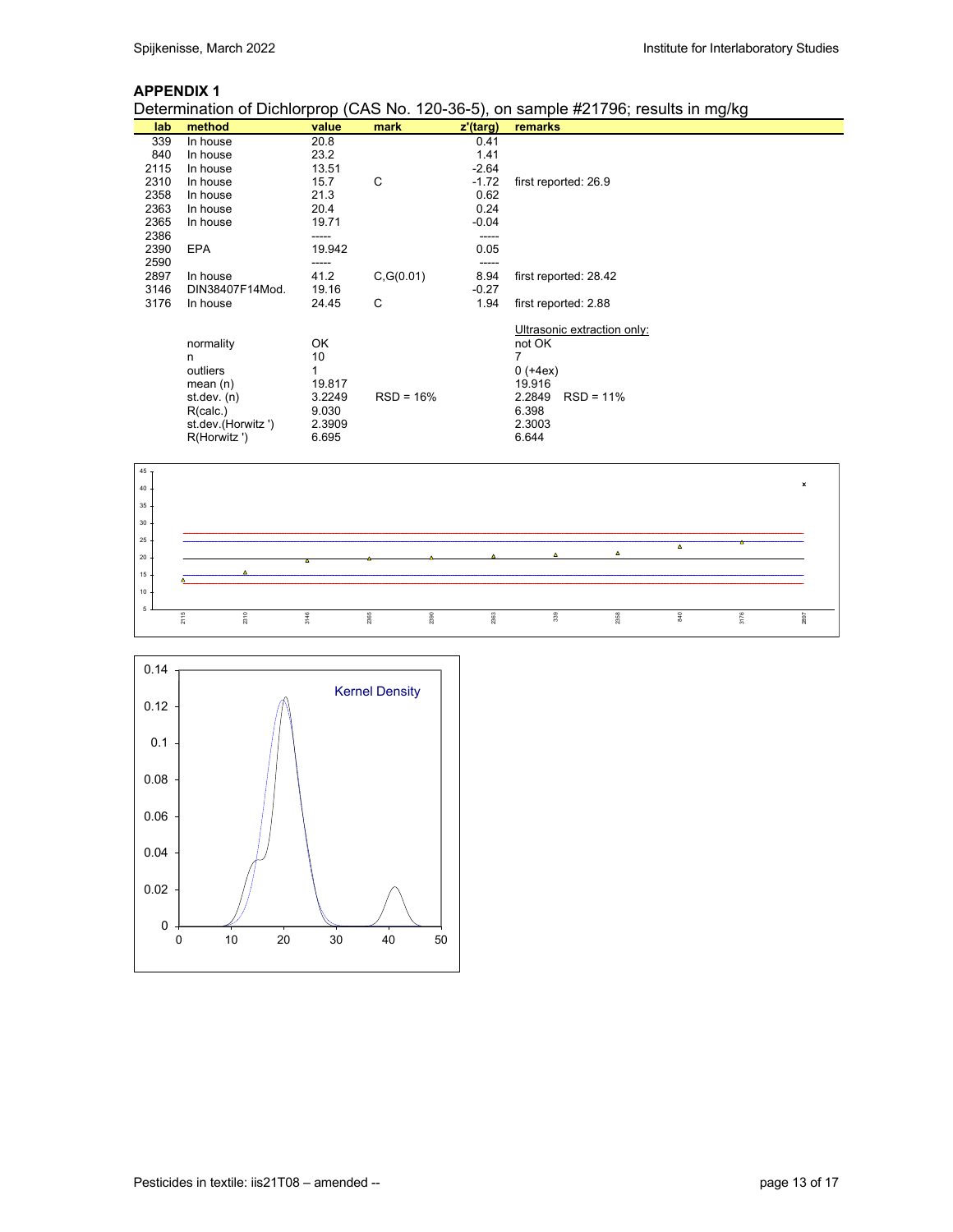Determination of 2,4,5-T, 2,4-D, MCPA, MCPB and Mecoprop on sample #21796; results in mg/kg

| lab  | $2,4,5-T$     | $2.4-D$      | <b>MCPA</b>  | <b>MCPB</b>  | <b>Mecoprop</b> | remarks |
|------|---------------|--------------|--------------|--------------|-----------------|---------|
| 339  | not detected  | not detected | not detected | not detected | not detected    |         |
| 840  | not detected  | not detected | not detected | not detected | not detected    |         |
| 2115 | -----         | -----        | -----        | -----        | -----           |         |
| 2310 | Not detected  | Not detected | Not detected | Not detected | Not detected    |         |
| 2358 | not detected  | not detected | not detected | not detected | not detected    |         |
| 2363 | not detected  | not detected | not detected | not detected | not detected    |         |
| 2365 | < 0.2         | < 0.2        | < 0.2        | < 0.2        | < 0.2           |         |
| 2386 | $\frac{1}{2}$ | -----        | -----        | -----        | -----           |         |
| 2390 | Not detected  | Not detected | Not detected | Not detected | Not detected    |         |
| 2590 | -----         | -----        | -----        | -----        | -----           |         |
| 2897 | not detected  | not detected | not detected | not detected | not detected    |         |
| 3146 | not detected  | not detected | not detected | not detected | not detected    |         |
| 3176 | not detected  |              | -----        | -----        | -----           |         |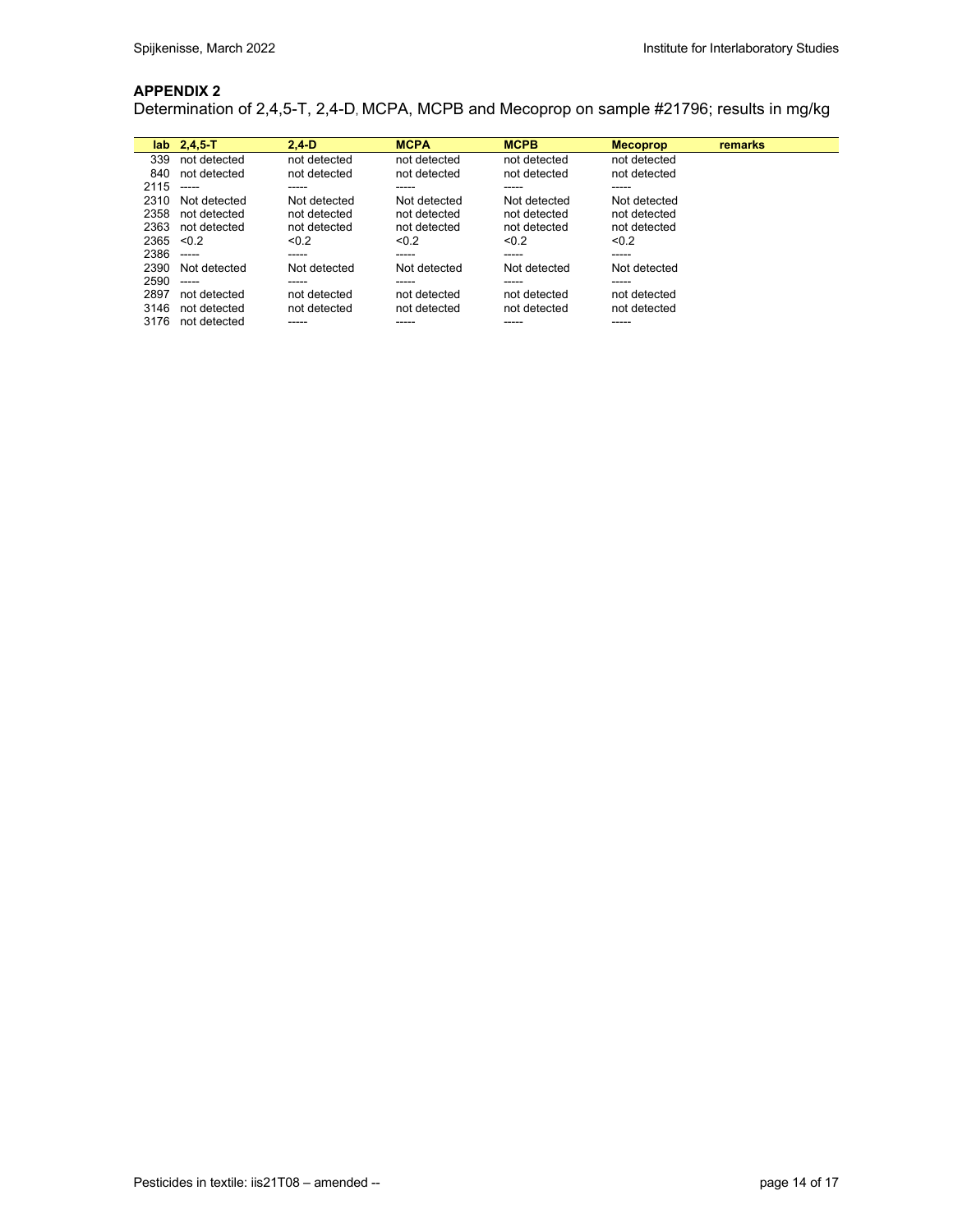# **APPENDIX 3 Analytical Details**

| Lab  | <b>ISO17025</b><br>accredited | <b>Sample</b><br>preparation | <b>Intake</b><br>sample | <b>Extraction</b><br>type | <b>Extraction</b><br>solvent | <b>Extraction</b><br>time | <b>Extraction</b><br>temperature |
|------|-------------------------------|------------------------------|-------------------------|---------------------------|------------------------------|---------------------------|----------------------------------|
| 339  | No                            | Further cut                  | 1g                      | <b>Mechanical Shaking</b> |                              |                           |                                  |
| 840  | Yes                           | Further cut                  | 0.5q                    | Ultrasonic                | Methanol                     | 60 minutes                | $50^{\circ}$ C                   |
| 2115 | Yes                           | Used as received             | 1 gram                  | <b>ASE</b>                | Methanol                     |                           |                                  |
| 2310 | Yes                           | Further cut                  |                         | Ultrasonic                | Methanol                     | 60 minutes                | 50                               |
| 2358 | Yes                           | Used as received             | 0.5 <sub>q</sub>        | <b>Ultrasonic</b>         | Methanol                     | 60 minutes                | 50 degree C                      |
| 2363 | No                            | Further cut                  | about 1q                | <b>Ultrasonic</b>         | Methanol                     | 60 <sub>min</sub>         | $50^{\circ}$ C                   |
| 2365 | Yes                           | <b>Further cut</b>           | 1.0 <sub>q</sub>        | <b>Ultrasonic</b>         | methanol                     | 60mins                    | $50^{\circ}$ C                   |
| 2386 | $\sim$                        | ---                          |                         | ---                       |                              |                           |                                  |
| 2390 | Yes                           | <b>Further cut</b>           | 1 gram                  | Ultrasonic                | Methanol                     | 60 min                    | 50 °C?                           |
| 2590 | $\sim$                        | ---                          |                         | ---                       |                              |                           |                                  |
| 2897 | Yes                           | <b>Further cut</b>           | 0.5q                    | <b>Mechanical Shaking</b> | Acetonitrile                 | 5 minutes                 | Ambient                          |
| 3146 | No                            | Used as received             | 0.5                     | Ultrasonic                | Kalium carbonate solution    | 30 min                    | Room temp.                       |
| 3176 | No                            | <b>Further cut</b>           |                         | Soxhlet                   | Acetone                      | 6 hours                   | 300 °C                           |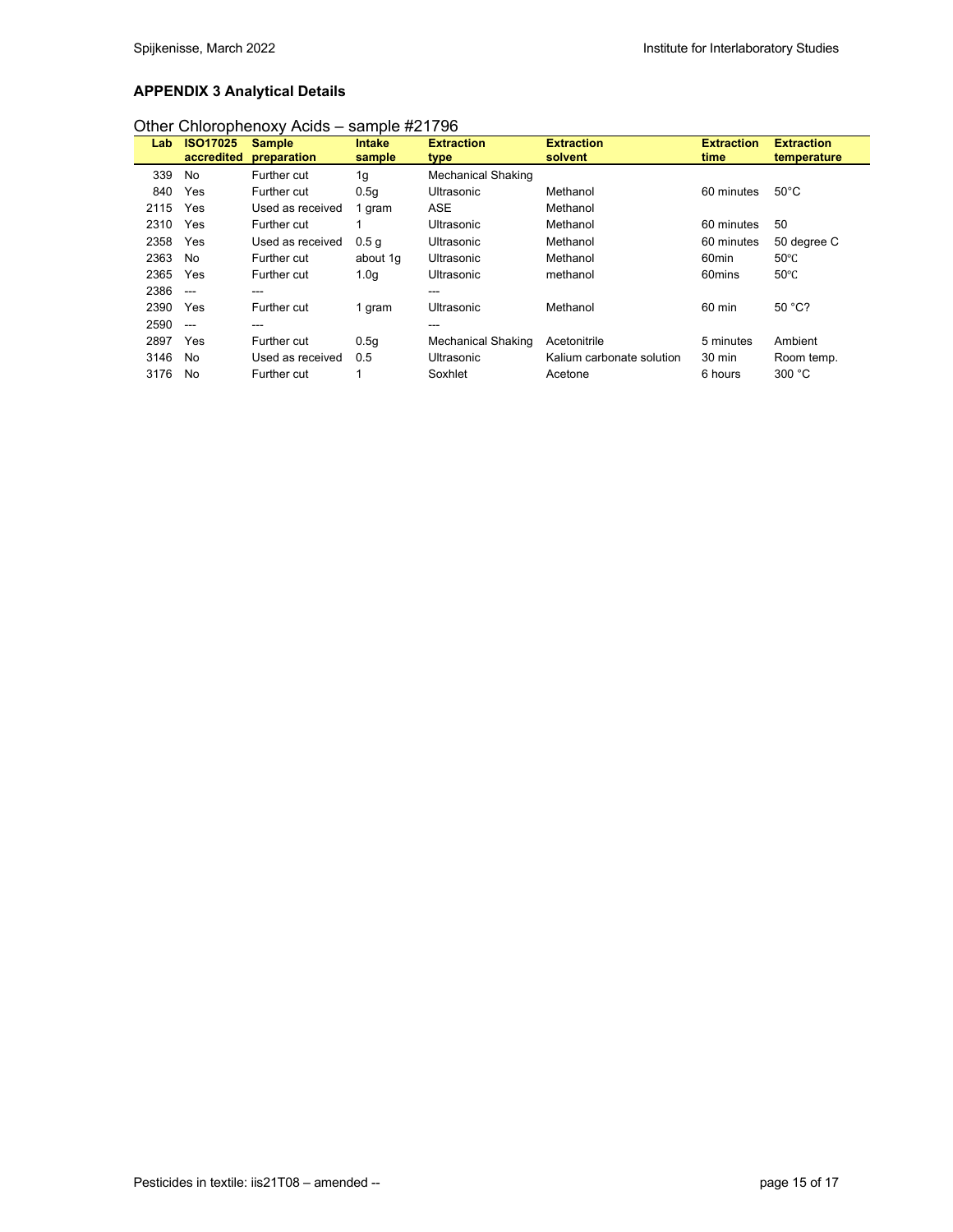#### **Number of participants per country**

- 1 lab in FRANCE
- 2 labs in GERMANY
- 1 lab in HONG KONG
- 1 lab in INDIA
- 3 labs in ITALY
- 2 labs in P.R. of CHINA
- 1 lab in PAKISTAN
- 1 lab in TURKEY
- 1 lab in VIETNAM